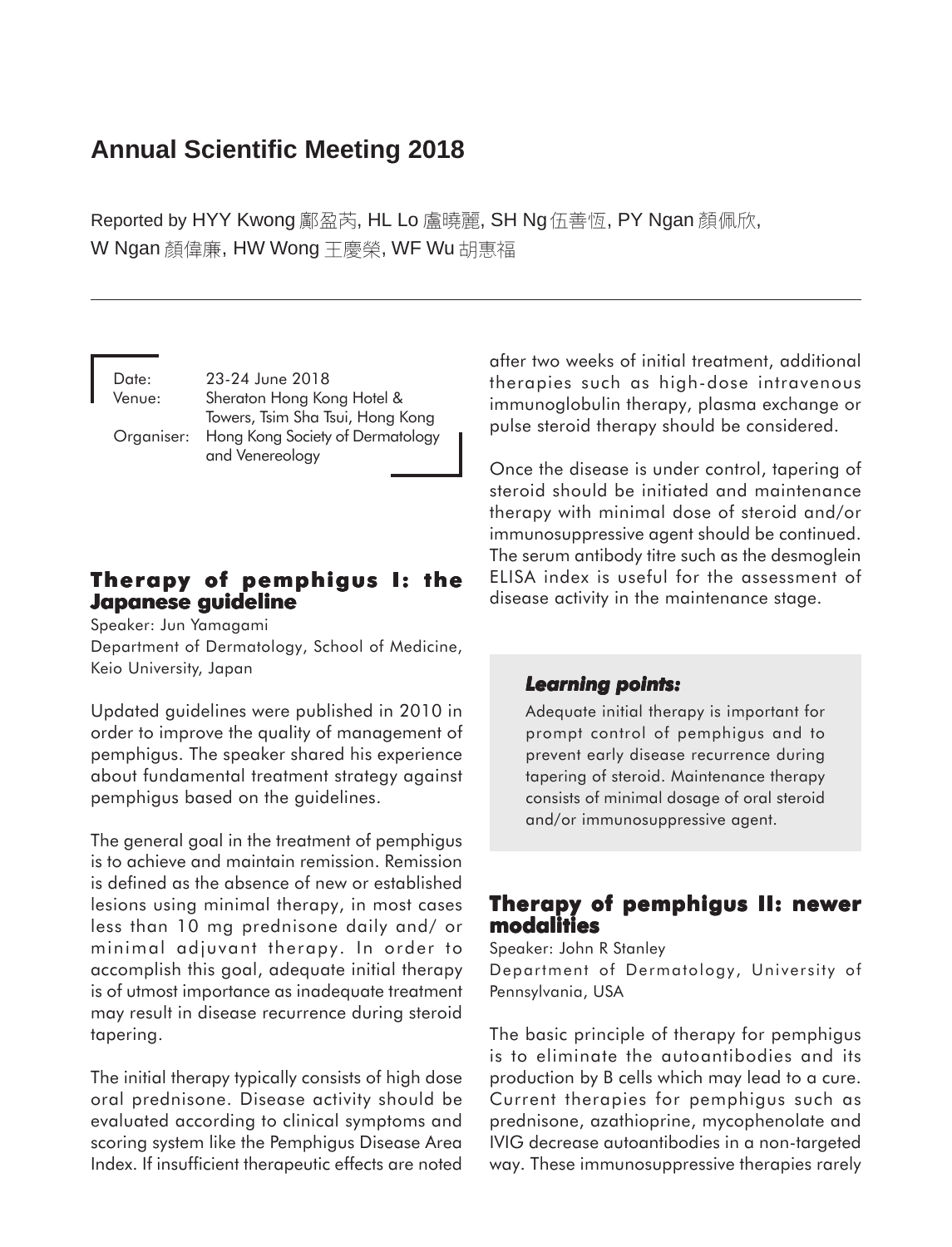permanently eliminate the pathogenic autoantibodies.

Rituximab is an anti-CD20 monoclonal antibody that eliminates existing B cells except stem B-cells. The regenerated repertoire from stem B-cells do not develop autoantibodies and hence often leads to a permanent remission of pemphigus. A higher dose and earlier therapy are more effective. Previous study showed that it can be used as primary therapy for pemphigus with promising results.

An even specific targeted therapy that eliminates only anti-desmoglein B cells by using engineered chimeric autoantibody receptor (CAAR) T cells is being tested in preclinical therapy. It may be highly effective in permanent elimination of autoantibodies and hence lead to disease cure.

#### *Learning points: Learning*

Treatment of pemphigus disease should aim to eliminate autoantibodies which often leads to a cure. Promising new modalities of targeted treatment including rituximab (anti-CD20 monoclonal antibody) and chimeric autoantibody receptor (CAAR) T cells may improve the clinical outcomes of pemphigus in future.

### **Anticancer drug-induced skin reactions: clinical manifestations and management and management**

Speaker: Wen-Hung Chung Chang Gung Memorial Hospital, Taiwan

Toxic erythema of chemotherapy is commonly due to cytarabine, doxorubicin and fluorouracil. This is treated by drug discontinuation and supportive care. For example, papulopustular eruptions which are usually due to epidermal growth factor receptor inhibitors can be managed by use of sunscreens, emollients, topical steroids and doxycycline. Hand foot skin reaction is typically due to multikinase inhibitors (i.e. sorafebin and sunitinib). Risk factors include elderly female patients with history of total body radiation. Ice packing, topical steroids, urea cream, NSAID and pyridoxine are recommended.

Immunotherapy-induced side effects are due to reduced peripheral tissue tolerance. They are usually low grade and involve the skin (predominantly manifesting as a psoriasiform and lichenoid dermatitis) and has a good prognosis. Systemic steroids can be used for the abnormal T cell reaction. Occasionally, toxic epidermal necrolysis can occur.

#### *Learning points: Learning points:*

Classical chemotherapy side effects include toxic erythema of chemotherapy. With the advent of newer targeted therapy and immunotherapy, the spectrum of side effects has changed. Clinicians therefore need to keep update with latest developments.

# **Hidradenitis suppurativa**

Speaker: Erin McMeniman Princess Alexandra Hospital South East Dermatology, Australia

Hidradenitis Suppurativa (HS) is a recurrent autoimmune disease due to follicular occlusion and increased cytokines in the skin. Contrary to conventional belief, it is neither infective nor apocrine gland-related. It usually presents as nodules or abscesses with sinus tract formation in the axillary, mammillary and gluteal regions. Treatments include using antiseptics to prevent secondary infection, topical clindamycin and oral antibiotics to reduce inflammation, and surgery. In the recent years, the arrival of biological therapy has revolutionised the care of HS.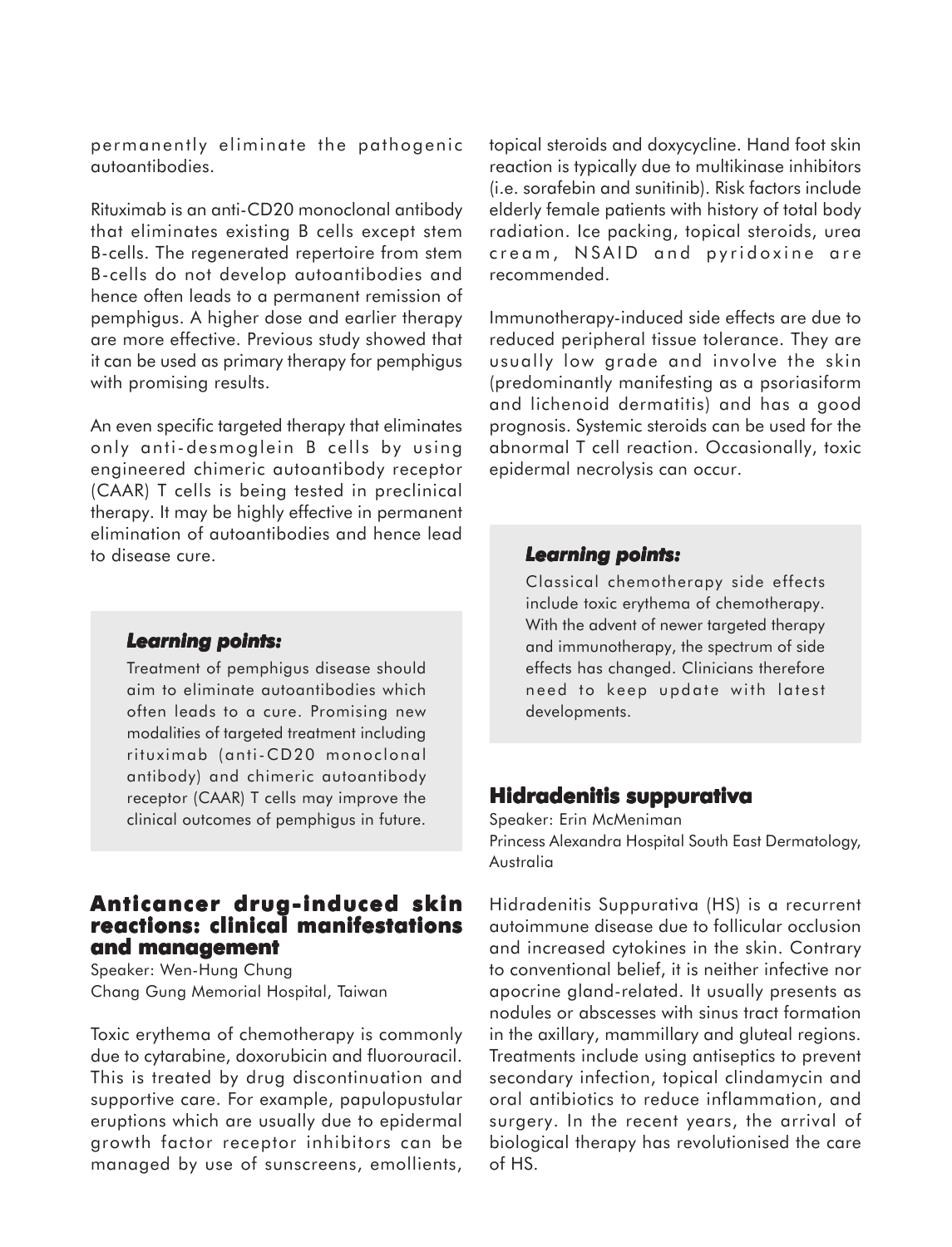#### *Learning points: Learning*

HS is an autoimmune disease with increased skin cytokines. Apart from surgical treatment, medical treatments which target these cytokines are helpful (i.e. TNF alpha blockade by biological therapy).

#### **Mycoplasma genitalium in female**

Speaker: David A Lewis

Western Sydney Sexual Health Center, Western Sydney Local Health District and University of Sydney, Australia

Mycoplasma genitalium(MG) has been strongly implicated in non-gonococcal urethritis (NGU), it accounts for 20-35% of non-chlamydial NGU cases in males. It is also found to be significantly associated with urethritis, vaginal discharge, microscopic cervicitis and mucopurulent cervical discharge. However, the association with pelvic inflammatory disease, infertility and ectopic pregnancy is still unclear. There is a need to further investigate the pathogenic role of MG in terms of sequelae, also its pathogenesis and immune activation in both symptomatic and asymptomatic cases.

The prevalence of MG was estimated to be 2% in low-risk populations and 7.3% in high-risk populations. Widespread screening with the current commercial nuclei acid amplification test is not recommended in view of the low MG prevalence in most populations. Further prospective studies are needed to determine whether screening and targeted treatment of MG infection in women can reduce the incidence of adverse sequelae and improve reproductive outcomes.

Azithromycin-resistant MG is a growing problem in countries using Azithromycin 1g for Chlamydia treatment. Therefore, the 5-day extended 1.5 g Azithromycin regimen is preferred (Azithromycin 500 mg daily for day 1, then 250 mg daily for day 2 to 5). Moxifloxacin should be considered when resistance to Azithromycin is found.

#### *Learning points: Learning points:*

Mycoplasma genitalium should be considered in cases of non-gonococcal urethritis, female urethritis, cervicitis and the preferred treatment is the 5-day extended 1.5 g Azithromycin regimen.

# **Antimicrobial resistance and new treatment options for gonorrhea**

Speaker: David A Lewis

Western Sydney Sexual Health Center, Western Sydney Local Health District and University of Sydney, Australia

Neisseria gonorrhoeae (NG) has been labelled as one of the microorganisms with a threat level of urgent by CDC in 2013 and one of the pathogens with a high priority for research and development of new antibiotics by WHO in 2017. The emergence and transmission of extensively drug resistant NG has been found in the recent decade. The question of whether "old" antimicrobials can be used as "new drugs" was addressed and the choices that were explored included Spectinomycin, Gentamicin, Ciprofloxacin and Fosfomycin. This would be challenging and will need the development of molecular assays that can diagnose NG and predict the susceptibility of these "old" antimicrobial agents.

Currently, Ertapenem has been used as a treatment for extensively drug resistant NG. Three potential new drugs have been developed in recent or planned clinical trials, which is Solithromycin, Zoliflodacin and Gepotidacin. Nevertheless, with the current situation, the most important action is to reduce the transmission of gonorrhea and to protect the current drugs that we have by using high doses of Ceftriaxone as monotherapy or as dual therapy with Azithromycin.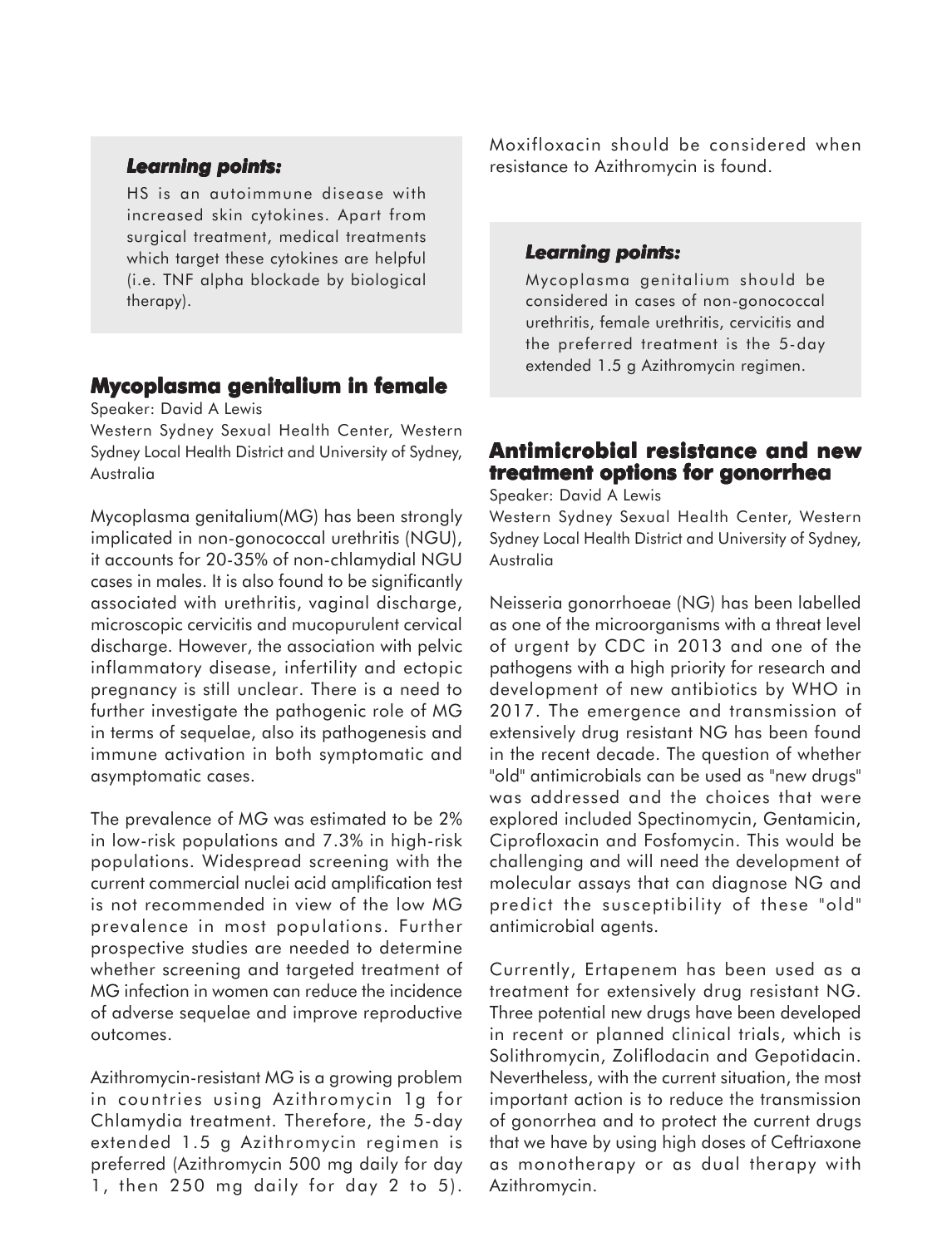#### *Learning points: Learning*

The important action in the current era is to reduce the transmission of gonorrhea and to correctly use the current drugs that we have − high dose Ceftriaxone as monotherapy or dual therapy with Azithromycin.

# **Diagnosis and management of Diagnosis and management of paediatric vascular malformations**

Speaker: Erin McMeniman

Princess Alexandra Hospital South East Dermatology, Australia

It may be challenging to diagnose and manage vascular tumours and malformations in infants. The speaker cited the International Society for the Study of Vascular Anomalies (ISSVA) classification to illustrate how the various vascular tumours and malformations can be better differentiated.

Some commonly encountered conditions, such as port-wine stain and infantile haemangioma were mentioned by the speaker. Other than diagnosing the vascular conditions, the attending physician should check for any associated developmental anomalies, e.g. the association between port-wine stain and Sturge-Weber syndrome; the association between large segmental haemangioma and PHACES as well as LUMBAR syndromes. For multiple infantile haemangiomas (more than five), one should also screen for any internal organ involvement, especially liver haemangioma.

Regarding prognosis, 30% infantile haemangiomas would involute by the age of three years, 50% by the age of five years and 90% by the age of nine years. The lesion may have remnants in the form of fibrofatty tissue and telangiectasia. From a recent Cochrane review in 2018, oral propranolol has replaced systemic steroid as standard of care in the proliferative phase. Topical timolol, wound care

and vascular laser may be used as appropriate in superficial haemangiomas. Treatment should be considered when there is airway obstruction, congestive heart failure, bleeding, ulceration, lifelong disfigurement or mental distress for child and family.

#### *Learning points: Learning points:*

Treatment of vascular malformations and tumours require a multidisciplinary approach. Oral propranolol has become the standard treatment of infantile haemangioma.

# **Dermatologic reactions to immune checkpoint inhibitors**

Speaker: Vincent Sibaud

Medical Oncology and Dermatology Units, Institut Universitaire du Cancer Toulouse-Oncopole, France

Anti-Programmed cell Death protein 1 / anti-Programmed Death-Ligand 1 (anti-PD-1/PD-L1) and Cytotoxic T Lymphocyte Associated protein 4 (CTLA-4) antibodies are gaining spotlight in oncology treatment. The most common immune-related adverse effects (irAEs) of these therapeutic agents are cutaneous toxicities. Dermatological irAEs appear to be similar for anti-PD-1/PD-L1 and CTLA-4 antibodies. However, the incidence is lower with anti-PD-1/PD-L1. In melanoma patients undergoing anti-PD-L1 therapy, more than 40% of them have dermatological irAEs.

The most common irAEs is non-specific maculopapular rash with pruritus. Lichenoid dermatitis and psoriasiform dermatitis may also be the manifestation of irAEs. Other reported possible irAEs include papulopustular rosacea, bullous pemphigoid, eruptive keratoacanthoma/ SCC and Grover's - like disease. Mucosal involvement may manifest as SjÖgren-like xerostomia and oral lichenoid reaction. Hair toxicity leading to alopecia areata is also noted.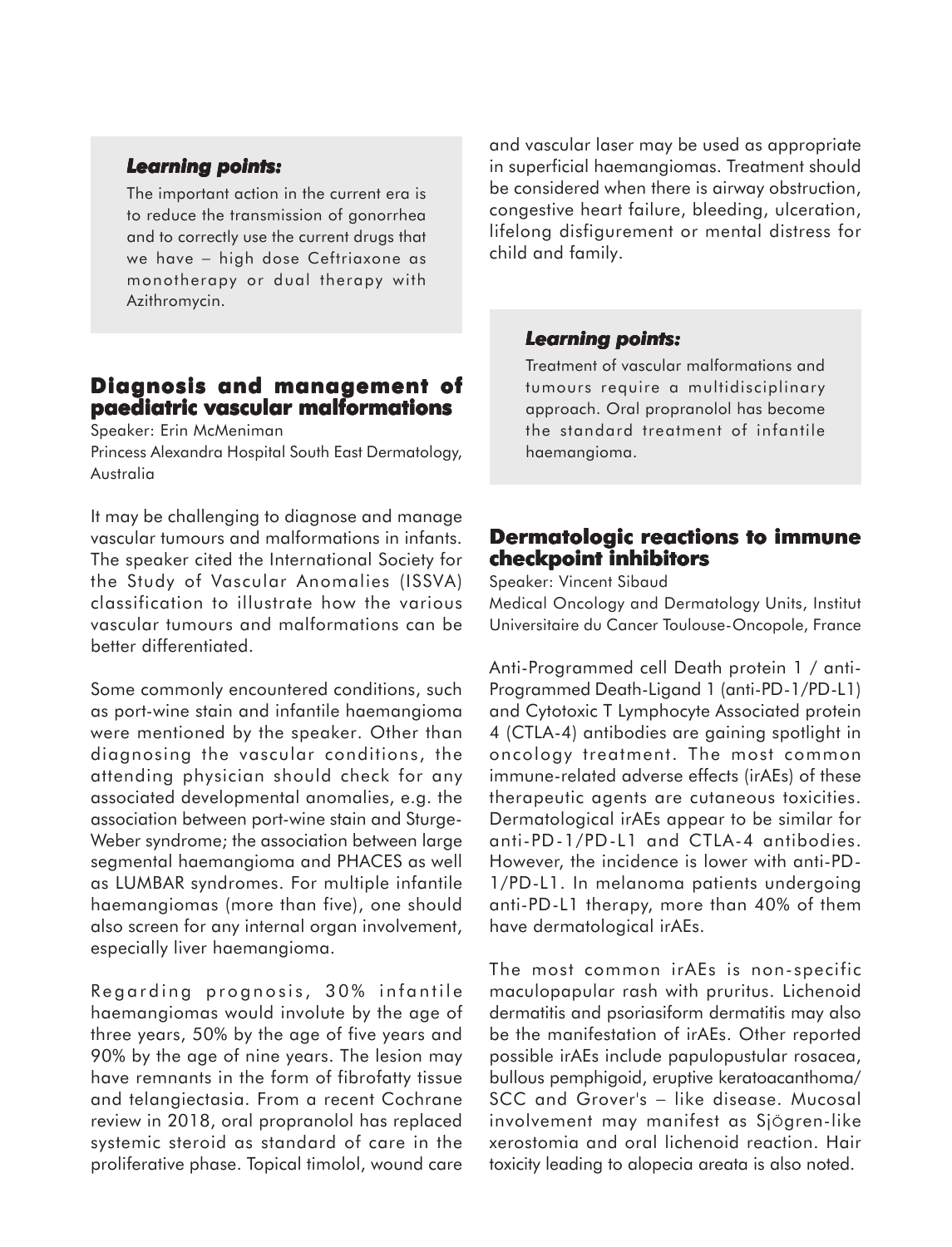#### *Learning points: Learning*

Despite the cutaneous irAEs secondary to anti-PD-1/PD-L1 are usually self-limiting, early recognition is important for proper dose adjustment to prevent the more severe irAEs.

# **Hitting the target in psoriasis with IL-23 inhibition**

Speaker: Chin-ho Hong

Department of Dermatology and skin Science, University of British Columbia, Canada

Interleukin 23 (IL- 23) is an essential key regulatory cytokine that promotes T cell differentiation. The differentiated T cells will further produce TNFα and IL-17. New anti-IL 23 blockers are developed to control the upstream pathway of cytokine production.

Guselkumab is one of the anti-IL- 23 blockers which has shown promising results in phase III studies. It has achieved psoriasis severity index PASI 90 and is superior to adalimumab. The PASI response has been sustained for up to two years. Available biologics range from those that act on effector cytokines to those that act on regulatory cytokines. Newer agents are opening a new era in the treatment of psoriasis.

#### *Learning points: Learning*

Evidence supporting the efficacy and safety of biologics is growing. New agents such as IL-23 inhibitor guselkumab is emerging with promising result.

### **Clinicopathological relationship between purely cutaneous Rosai-Dorfman disease and IgG4-related skin disease**

Speaker: Wai-fuk Wu

Medical & Health Officer, Social Hygiene Service, Center for Health Protection, Department of Health, Hong Kong

Cutaneous Rosai-Dorfman disease with no systemic involvement is a benign histiocytic disorder while IgG4-related skin disease is a fibroinflammatory condition. These two diseases share some overlapping features, but their relationship remains uncertain. This study showed that they should be regarded as two distinct entities after correlating the clinicopathological and immunohistochemical features as a whole.

#### *Learning points: Learning points:*

Pure cutaneous Rosai-Dorfman disease and IgG4-related skin disease should be regarded as two distinct entities.

# **Drug-induced severe cutaneous adverse reactions in paediatric population**

Speaker: Wen-hung Chung Department of Dermatology, Chang Gung Memorial Hospital, Taiwan

Drug-induced adverse reactions in children are often associated with mucocutaneous manifestations that mimic viral exanthems and erythema multiforme major. Therefore, the attending physician has to bear in mind the possibilities of drug eruption, Steven-Johnson syndrome (SJS) and toxic epidermal necrolysis (TEN) when encountering maculopapular and morbilliform rash in children.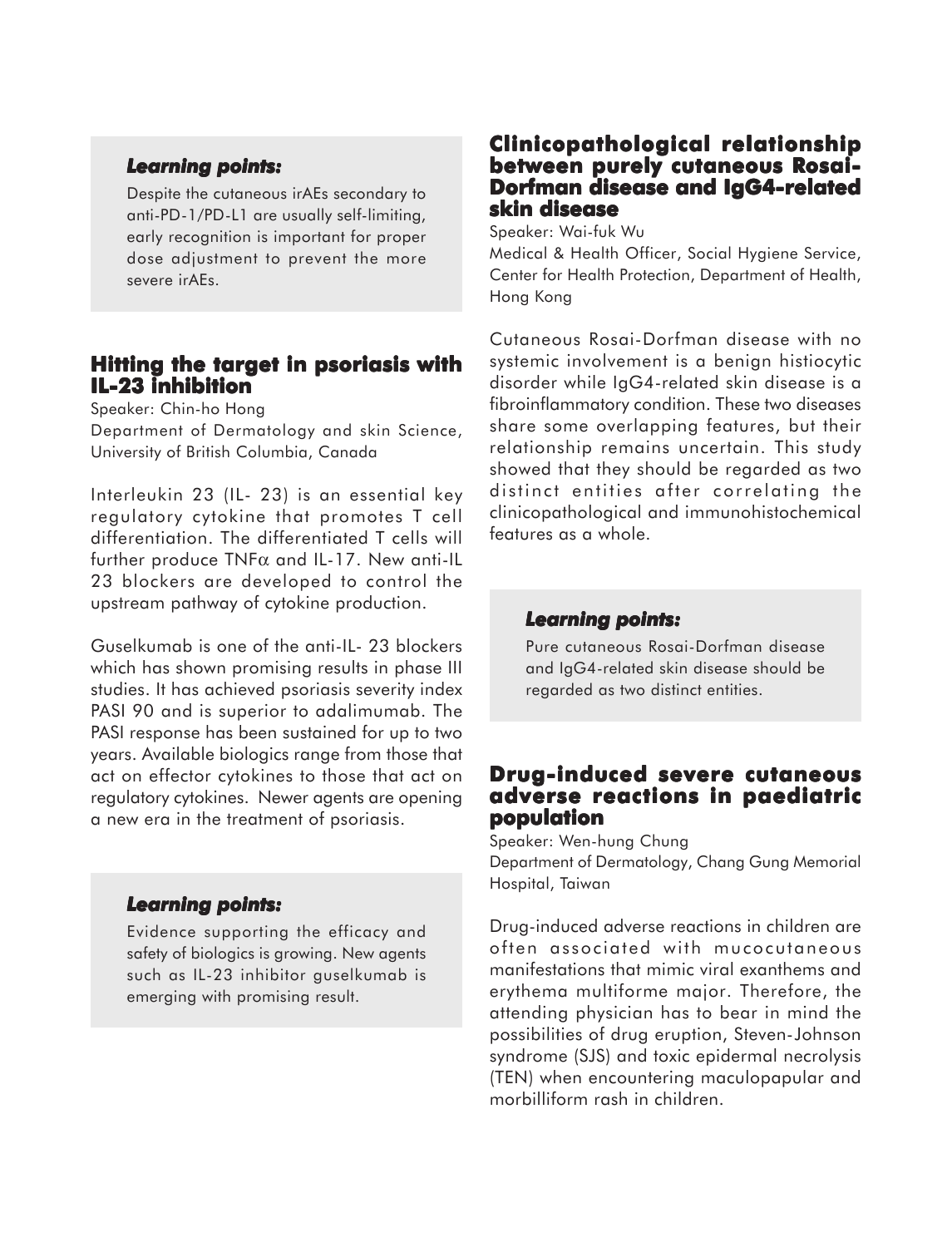The speaker illustrated use of ALgorithm of Drug causality for Epidermal Necrosis (ALDEN) in assessing possible culprit drugs for paediatric SJS and TEN cases. Based on his study in Taiwan, antibiotics, anticonvulsants and nonsteroidal anti-inflammatory drugs were the most common drugs for SJS/TEN and drug reaction with eosinophilia and systemic symptoms.

After identification and withdrawal of the culprit drug, multidisciplinary supportive care should be instituted for SJS/TEN patients, such as thermoregulation, airway protection, fluid balance, nutritional support, pain management, venous thromboembolism prophylaxis, monitoring of infection and psychological support. Intensive care in a burns unit may be required. In the acute stage, the speaker suggested to consider early use of systemic immunomodulatory agents, e.g. corticosteroids, cyclosporine. Skin and mucous membrane treatments should also be continued. Clinical trials of high-dose steroid pulse therapy and other biologic agents in SJS/TENS are ongoing.

#### *Learning points: Learning*

Though severe cutaneous adverse reactions are uncommon, they can result in severe potential complications. Early diagnosis and timely treatment would reduce the morbidity and mortality.

# **Pathophysiology of pemphigus**

Speaker: John R Stanley

Department of Dermatology, University of Pennsylvania, USA

Blisters in the patients with pemphigus are caused by autoantibodies against desmogleins (Dsgs). In general, patients with pemphigus foliaceus (PF) have anti-Dsg1 antibodies; patients with mucosal pemphigus vulgaris (PV) have anti-Dsg3 antibodies; and patients with mucocutaneous PV have anti-Dsg1 and anti-Dsg3 antibodies. Therefore, the diagnosis can be made by ELISA assays against Dsg1 and Dsg3. The location of the blisters in pemphigus can also be explained by Dsg compensation. Dsg1 and Dsg3 can compensate for loss of function of the other caused by autoantibodies if they are both present in the same tissue at the same level of epithelium.

Regarding treatment, the rapid response to corticosteroids used for disease control may be due to increase in synthesis of Dsgs thus overcoming their depletion by autoantibodies. This process is mediated by STAT3 signalling.

#### *Learning points: Learning points:*

Pemphigus blisters are caused by anti-Dsg autoantibodies through direct inhibition of cell adhesion. The blister formation is enhanced by signalling pathway. Therapies targeting other signalling pathways may be used to decrease blistering.

# **Bullous pemphigoid: an updated review**

Speaker: Jun Yamagami Department of Dermatology, School of Medicine, Keio University, Japan

The Japanese government designated "pemphigoid", including bullous pemphigoid (BP), mucous membrane pemphigoid and epidermolysis bullosa acquisita, as nationally occurring intractable disease in 2015. Therefore, Japanese guidelines for the management of pemphigoid were published in 2017. Similar to pemphigus guidelines, the guidelines for BP has defined maintenance of remission as the treatment goal, and has divided treatment into two stages (initial therapy and maintenance therapy). Unlike pemphigus, during initial treatment of BP, mild, moderate